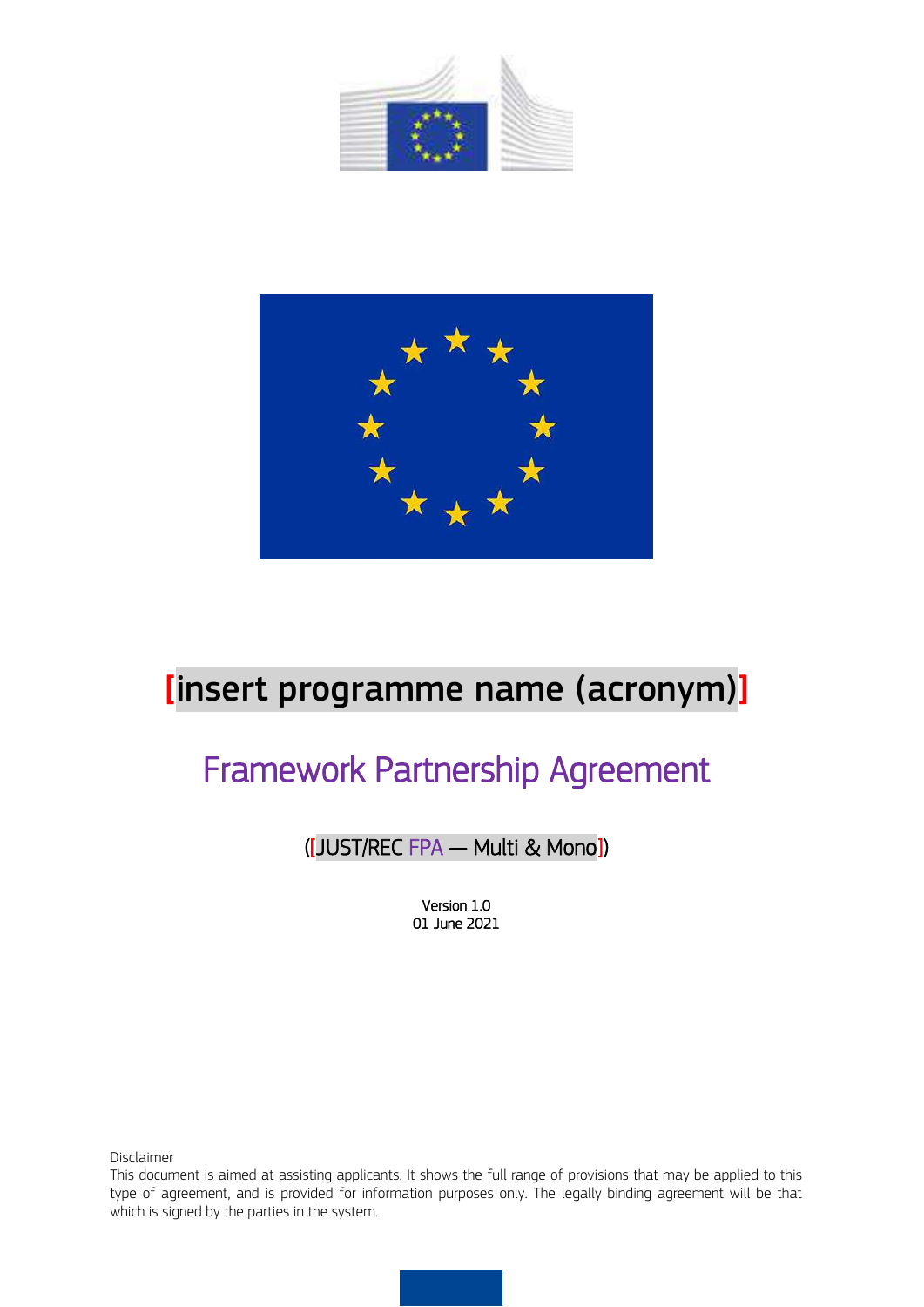| <b>HISTORY OF CHANGES</b> |                            |                                               |  |  |  |  |  |
|---------------------------|----------------------------|-----------------------------------------------|--|--|--|--|--|
| <b>Version</b>            | <b>Publication</b><br>date | <b>Changes</b>                                |  |  |  |  |  |
| 1.0                       | 01.06.2021                 | Initial version.<br>$\mathbf{R}^{\text{max}}$ |  |  |  |  |  |
|                           |                            |                                               |  |  |  |  |  |
|                           |                            |                                               |  |  |  |  |  |
|                           |                            |                                               |  |  |  |  |  |
|                           |                            |                                               |  |  |  |  |  |
|                           |                            |                                               |  |  |  |  |  |
|                           |                            |                                               |  |  |  |  |  |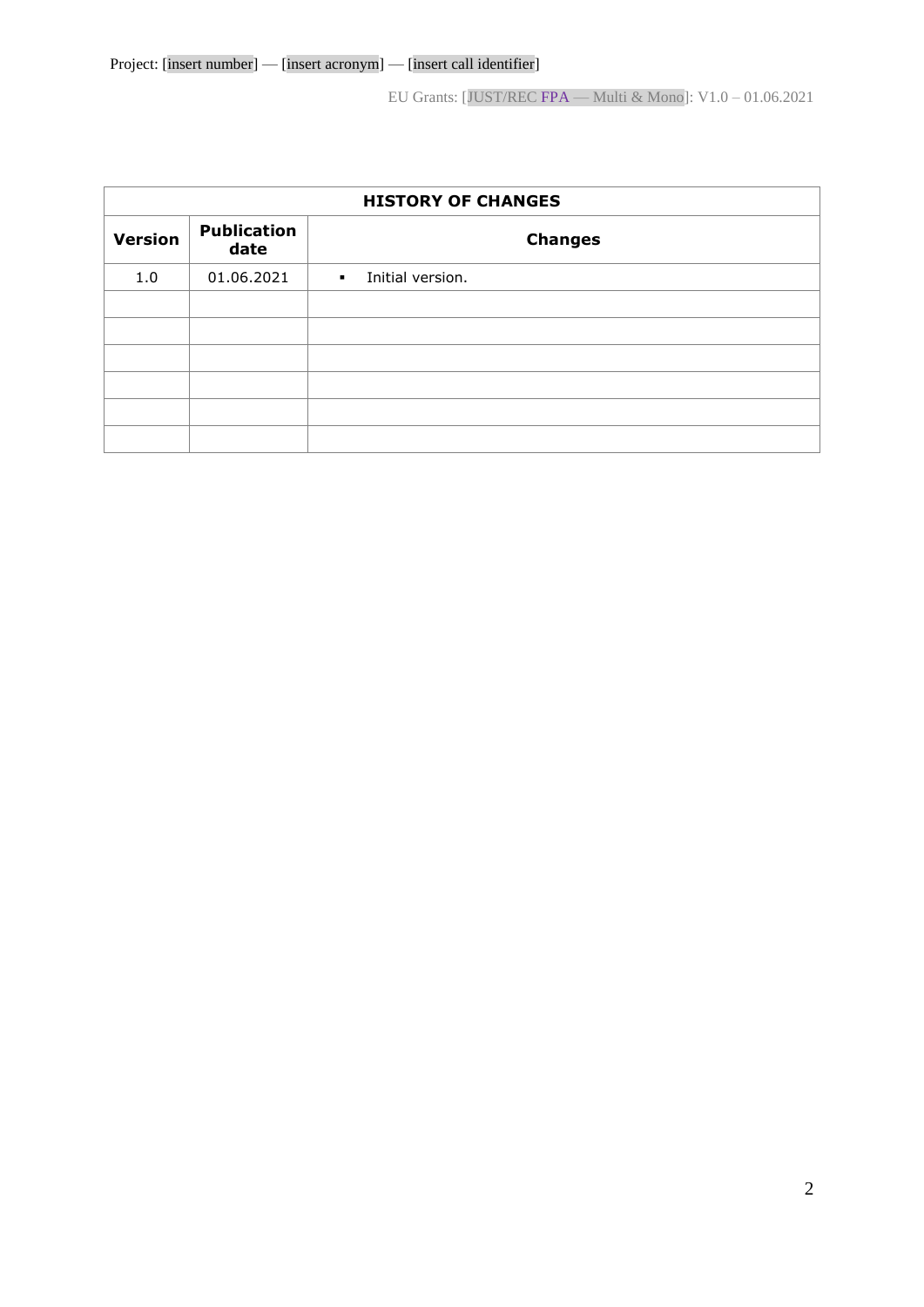

EUROPEAN COMMISSION [NAME DG]

[Name Directorate] [**Name Unit**]

## **FRAMEWORK PARTNERSHIP AGREEMENT FOR THE XXX PROGRAMME (XXX) 1 XXX PROGRAMME (XXX) 2 (XXX FPA — MULTI & MONO)**

- **Options** *[in green square brackets]* **will be automatically activated during grant agreement preparation in the IT tools. Options not chosen will automatically either not appear or appear as 'not applicable'. Options chosen will appear without brackets and without the green instruction.**
- **For fields in [grey in square brackets], the system will insert the appropriate data.**
- $\triangleright$  Text in grey indicates that text which is used in other EU programmes is not applicable for this **programme.**
- **Text in purple is special text for the FPA.**
- <span id="page-2-0"></span> **Footnotes in green are internal instructions and will not appear in the text generated by the system for signature.**

## **FRAMEWORK PARTNERSHIP AGREEMENT**

#### **Project [insert number] — [insert acronym]**

#### <span id="page-2-1"></span>**PREAMBLE**

This **Agreement** ('the Agreement') is **between** the following parties:

#### **on the one part**,

 $\overline{a}$ 

*[OPTION 1:* the **European Union** ('EU'), represented by the European Commission ('European Commission' or 'granting authority'),*]* 

*[[OPTION 2:* the **European Atomic Energy Community** ('Euratom'), represented by the European Commission ('European Commission' or 'granting authority'),*]]*

*[OPTION 3 for direct management by executive agencies:* the *[***European Climate, Infrastructure and Environment Executive Agency (CINEA)***] [***European Education and Culture Executive Agency (EACEA)***] [***European Research Council Executive Agency (ERCEA)***] [***European Health and Digital Executive Agency (HaDEA)***] [***European Innovation Council and SME Executive Agency (EISMEA)***] [***European Research** 

<sup>&</sup>lt;sup>1</sup> Regulation (EU) 2020/XX of the European Parliament and of the Council of XX December 20XX establishing a XXX programme for the period 2021-2027 (OJ XXX).

<sup>&</sup>lt;sup>2</sup> Regulation (EU) 2020/XX of the European Parliament and of the Council of XX December 20XX establishing a XXX programme for the period 2021-2027 (OJ XXX).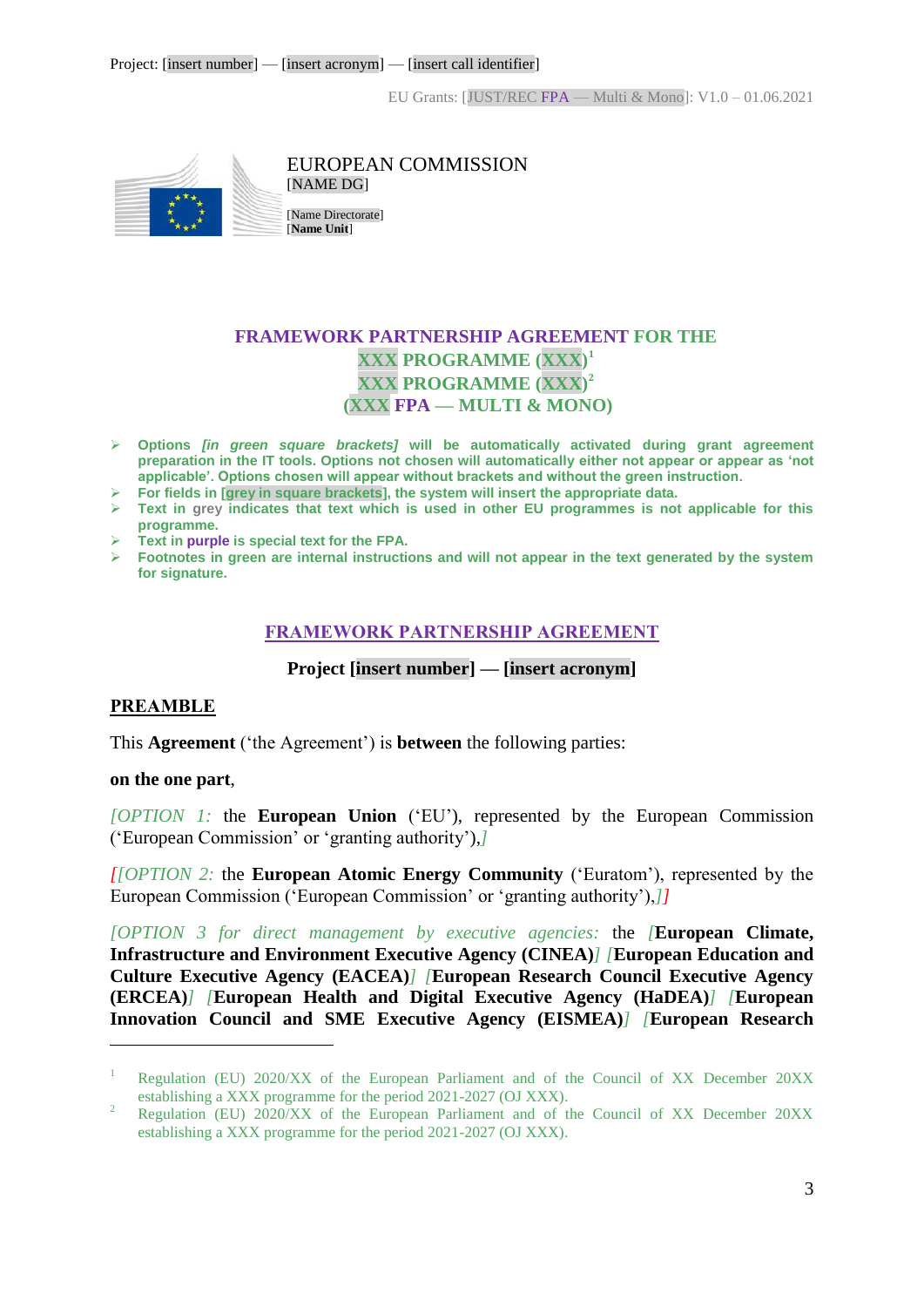**Executive Agency (REA)<sup>***]***</sup> ('EU executive agency' or 'granting authority'), under the powers** delegated by the European Commission ('European Commission'),*]*

*[OPTION 4 for indirect management by EU funding bodies:* [**insert name of funding body**] ('granting authority'), under the powers delegated by the European Commission ('European Commission')*]*

**and**

#### **on the other part**,

1. 'the coordinator':

[**COO legal name (short name)**], PIC [number], established in [legal address],

*[*and the following other beneficiaries, if they sign their 'accession form' (see Annex 3 and Article 10):

2. [**BEN legal name (short name)**], PIC [number], established in [legal address],

*[*3. **Joint Research Centre (JRC)**, PIC [number], established in RUE DE LA LOI 200, BRUSSELS 1049, Belgium,*]*

[same for each beneficiary]*]*

Unless otherwise specified, references to 'beneficiary' or 'beneficiaries' include the coordinator and affiliated entities (if any).

If only one beneficiary signs the framework partnership ('mono-beneficiary framework partnership'), all provisions referring to the 'coordinator' or the 'beneficiaries' will be considered — mutatis mutandis — as referring to the beneficiary.

The parties referred to above have agreed to enter into this Agreement.

By signing this Agreement and the accession forms, the beneficiaries accept the framework partnership and agree to implement it and the grants entered into by the coordinator on their behalf, in accordance with the framework partnership agreement and the grant agreements and with all the obligations and the terms and conditions they set out.

This Agreement is composed of:

Preamble

Terms and Conditions (including Data Sheet)

Annex 1 Action Plan

Annex 2 Not applicable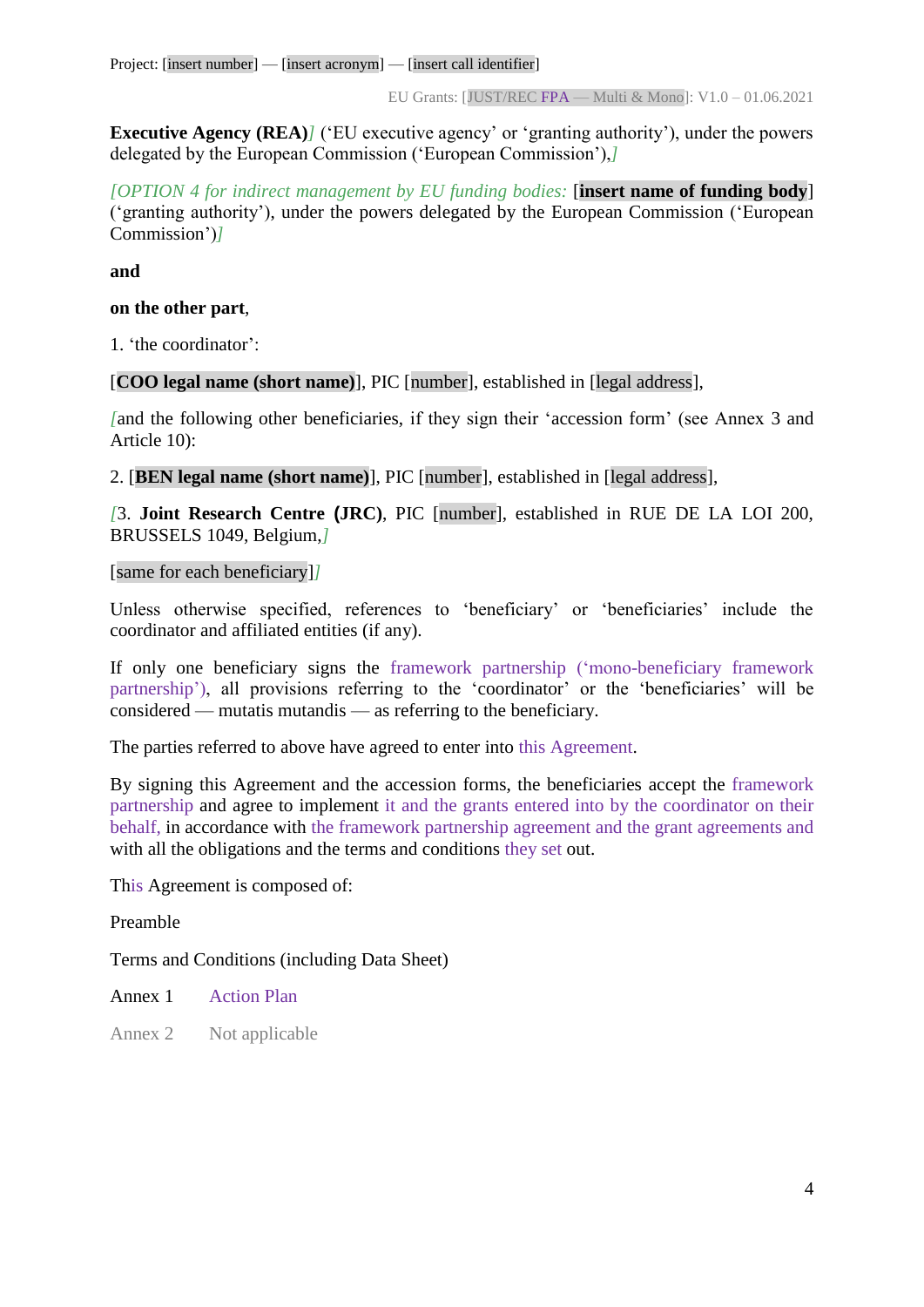Annex 3 Accession forms (if applicable)<sup>3</sup>

 $\overline{a}$ 

<sup>3</sup> Template published on [Portal Reference Documents.](https://ec.europa.eu/info/funding-tenders/opportunities/portal/screen/how-to-participate/reference-documents)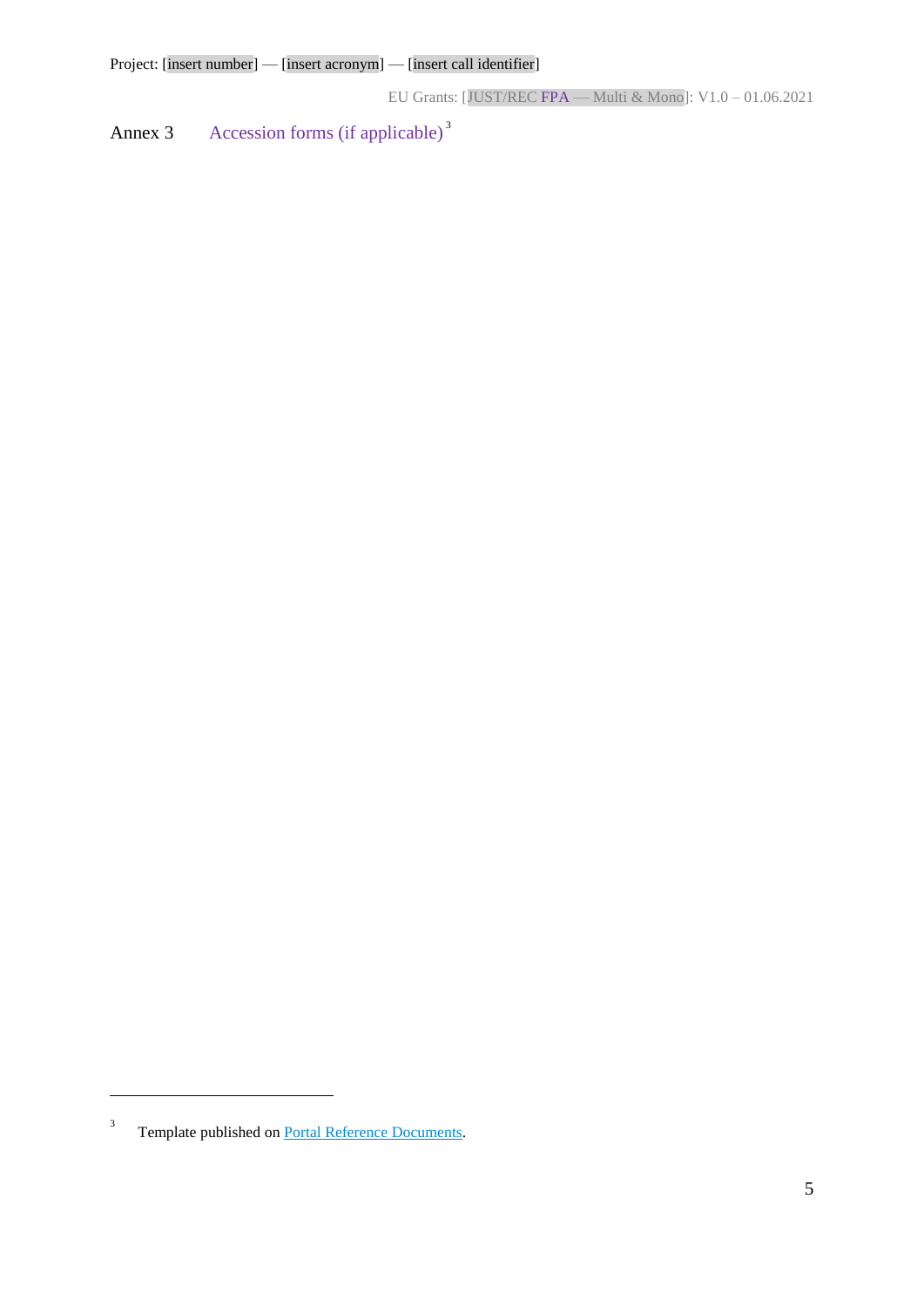## **TERMS AND CONDITIONS**

#### <span id="page-5-0"></span>**TABLE OF CONTENTS**

| <b>CHAPTER 1</b> |                                                                  |
|------------------|------------------------------------------------------------------|
|                  |                                                                  |
|                  |                                                                  |
| <b>CHAPTER 2</b> |                                                                  |
|                  |                                                                  |
|                  | 3.1                                                              |
|                  | 3.2                                                              |
|                  |                                                                  |
| <b>CHAPTER 3</b> |                                                                  |
|                  | ARTICLE 5 - CONSORTIUM: BENEFICIARIES AND OTHER PARTICIPANTS 10  |
|                  | ARTICLE 6 - PROPER IMPLEMENTATION OF THE FRAMEWORK               |
| <b>CHAPTER 4</b> |                                                                  |
|                  |                                                                  |
|                  | ARTICLE 8 - FRAMEWORK PARTNERSHIP OR BENEFICIARY TERMINATION  12 |
|                  | 8.1                                                              |
|                  | 8.2                                                              |
| <b>CHAPTER 5</b> |                                                                  |
|                  |                                                                  |
|                  |                                                                  |
|                  | ARTICLE 11 - ACCESSION AND ADDITION OF NEW BENEFICIARIES  13     |
|                  |                                                                  |
|                  | ARTICLE 13 - APPLICABLE LAW AND SETTLEMENT OF DISPUTES  13       |
|                  |                                                                  |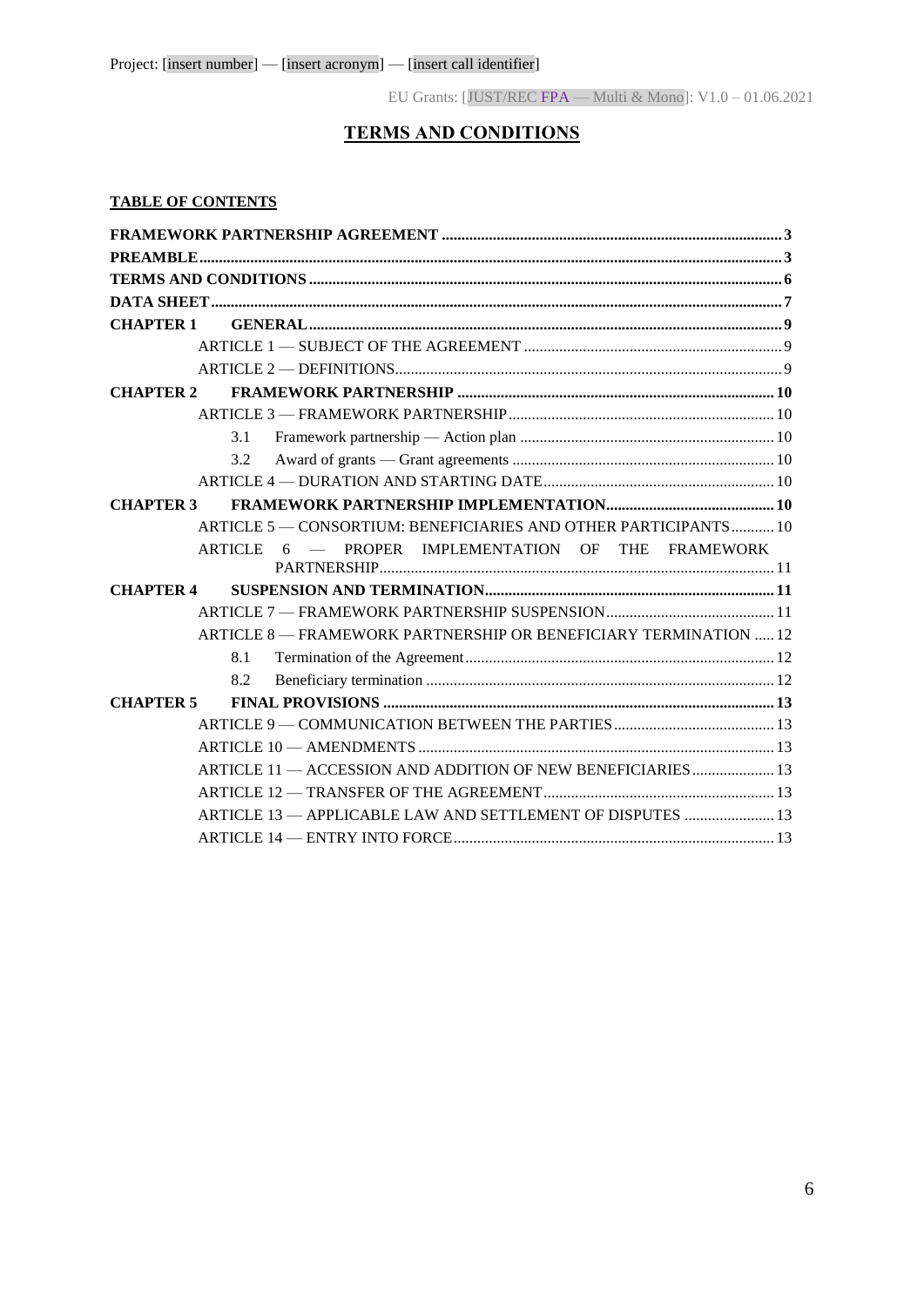## **DATA SHEET**

#### <span id="page-6-0"></span>**1. Project (framework partnership)**

Project number: [project number, e.g. 690853330]

Project name: [full title]

Project acronym: [acronym]

Call: [call ID, e.g. PROG-(SUBPROG-)YEAR-CALLABREV]

Topic: [topic ID, e.g. PROG-(SUBPROG-)YEAR-CALLABREV-NN/TOPICABBREV]

Type of action: [ToA, e.g. JUST Operating Grants Framework Partnerships]

Granting authority: *[European Commission – EU] [European Commission – Euratom] [*[name of Executive Agency]] *[*[name of EU funding body]*]*

Grant managed through EU Funding & Tenders Portal: *[OPTION 1 by default:* Yes (eGrants)*] [OPTION 2 if selected for the call (paper grants):* No*]*

Project starting date<sup>4</sup>: *[OPTION 1 by default: [first day of the month following the entry into force date][day after* the entry into force date*] [*the effective starting date notified by the beneficiaries (to be notified within [X] months from entry into force date)*]*[[OPTION 2 if selected for the grant: fixed date: [dd/mm/yyyy]]

Project end date: [dd/mm/yyyy]

Project duration: [number of months, e.g. 48 months]

#### **2. Participants**

 $\overline{a}$ 

**List of participants:**

| <b>Num</b><br>ber | Role                                | <b>Short</b><br>name | Legal name | Count<br>ry   | <b>PIC</b> | Entry date | Exit date |
|-------------------|-------------------------------------|----------------------|------------|---------------|------------|------------|-----------|
| $\mathbf{1}$      | COO                                 |                      |            | [countr<br>y] |            | [date]     |           |
| $\overline{2}$    | <b>BEN</b>                          |                      |            | [countr<br>y] |            |            |           |
| 2.1               | AE                                  |                      |            | [countr<br>y] |            |            |           |
| 3                 | <b>BEN</b><br>(UTRO)                |                      |            | [countr<br>y] |            |            |           |
| $\overline{4}$    | <b>BEN</b><br>(pillar-<br>assessed) |                      |            | [countr<br>y] |            |            | [date]    |
| $\overline{5}$    | <b>BEN</b>                          |                      |            | [countr<br>y] |            | [date]     |           |
| 6                 | <b>BEN</b><br>(IO, pillar-          |                      |            | [countr<br>y] |            |            |           |

This date must normally be the first day of a month and later than the entry into force of the agreement. The RAO can decide on another date, if justified by the applicants. However, the starting date may not be earlier than the submission date of the grant application – except if provided for by the basic act or in cases of extreme urgency and conflict prevention (Article 193 EU Financial Regulation 2018/1046).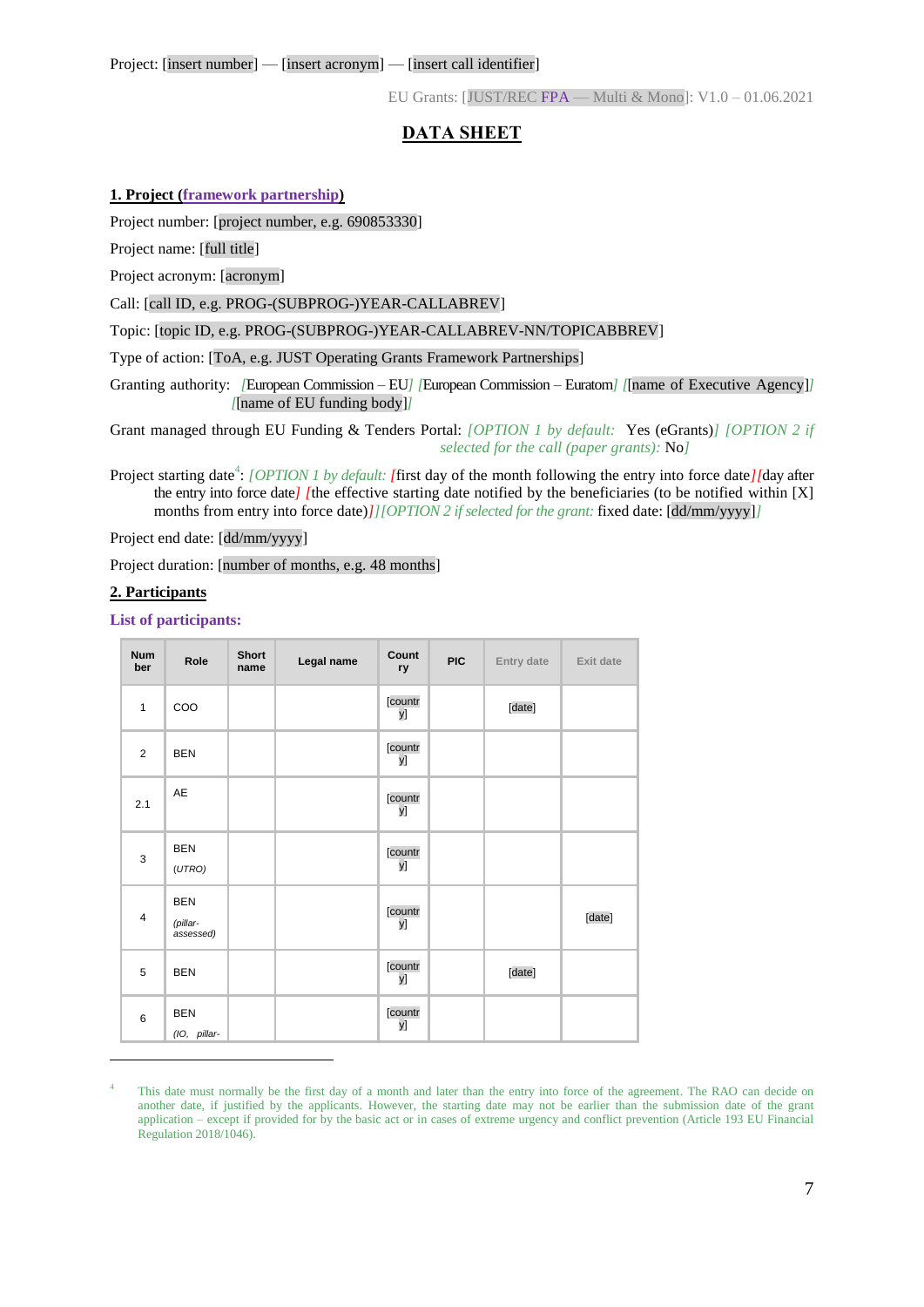#### Project: [insert number] — [insert acronym] — [insert call identifier]

EU Grants: [JUST/REC FPA — Multi & Mono]: V1.0 – 01.06.2021

|             | assessed) |  |         |  |  |
|-------------|-----------|--|---------|--|--|
| $7^{\circ}$ | AP        |  | [countr |  |  |

#### **Coordinator:**

**-** [COO legal name (short name)]: from [insert date] to [insert date]

**-** …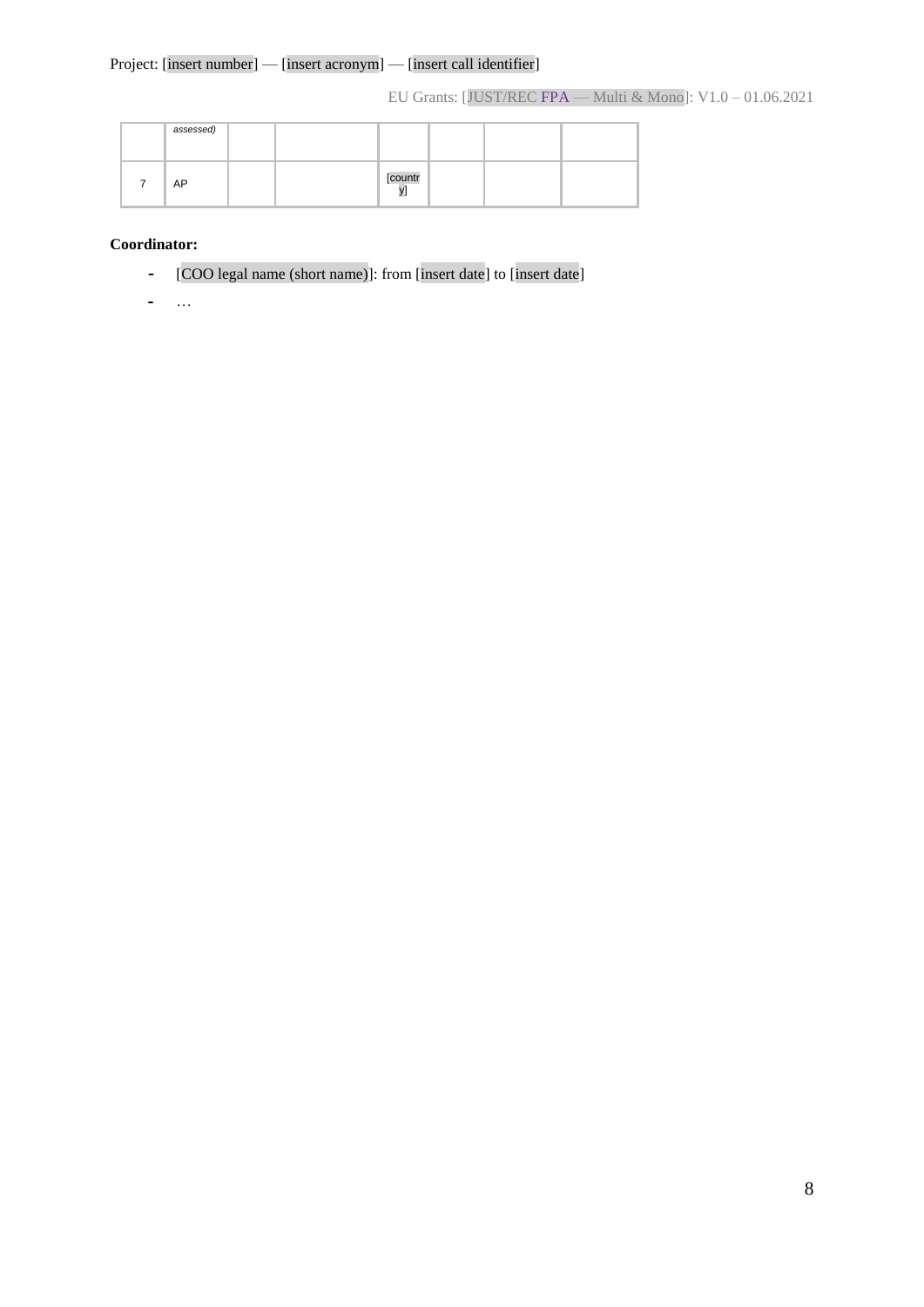## <span id="page-8-0"></span>**CHAPTER 1 GENERAL**

## <span id="page-8-1"></span>**ARTICLE 1 — SUBJECT OF THE AGREEMENT**

This Agreement establishes a long-term cooperation ('framework partnership') for the award of EU grants.

## <span id="page-8-2"></span>**ARTICLE 2 — DEFINITIONS**

 $\overline{a}$ 

For the purpose of this Agreement, the following definitions apply:

- Actions The projects carried out in the specific grants awarded under the framework partnership.
- Grants The specific grants awarded under the framework partnership.
- Participants Entities participating in the framework partnership as beneficiaries, affiliated entities or associated partners.
- Beneficiaries (BEN) The signatories of this Agreement (either directly or through an accession form).
- Affiliated entities (AE) Entities affiliated to a beneficiary within the meaning of Article 187 of EU Financial Regulation  $2018/1046^5$  which participate in the actions under the framework partnership with similar rights and obligations as the beneficiaries (obligation to implement action tasks and right to charge costs and claim contributions).
- Associated partners  $AP$ ) Entities which participate in the actions under the framework partnership, but without the right to charge costs or claim contributions.
- Portal EU Funding & Tenders Portal; electronic portal and exchange system managed by the European Commission and used by itself and other EU institutions, bodies, offices or agencies for the management of their funding programmes (grants, procurements, prizes, etc).

<sup>5</sup> For the definition, see Article 187 Regulation (EU, Euratom) 2018/1046 of the European Parliament and of the Council of 18 July 2018 on the financial rules applicable to the general budget of the Union, amending Regulations (EU) No 1296/2013, (EU) No 1301/2013, (EU) No 1303/2013, (EU) No 1304/2013, (EU) No 1309/2013, (EU) No 1316/2013, (EU) No 223/2014, (EU) No 283/2014, and Decision No 541/2014/EU and repealing Regulation (EU, Euratom) No 966/2012 ('EU Financial Regulation') (OJ L 193, 30.7.2018, p. 1): "**affiliated entities** [are]:

<sup>(</sup>a) entities that form a sole beneficiary [(i.e. where an entity is formed of several entities that satisfy the criteria for being awarded a grant, including where the entity is specifically established for the purpose of implementing an action to be financed by a grant)];

<sup>(</sup>b) entities that satisfy the eligibility criteria and that do not fall within one of the situations referred to in Article 136(1) and 141(1) and that have a link with the beneficiary, in particular a legal or capital link, which is neither limited to the action nor established for the sole purpose of its implementation".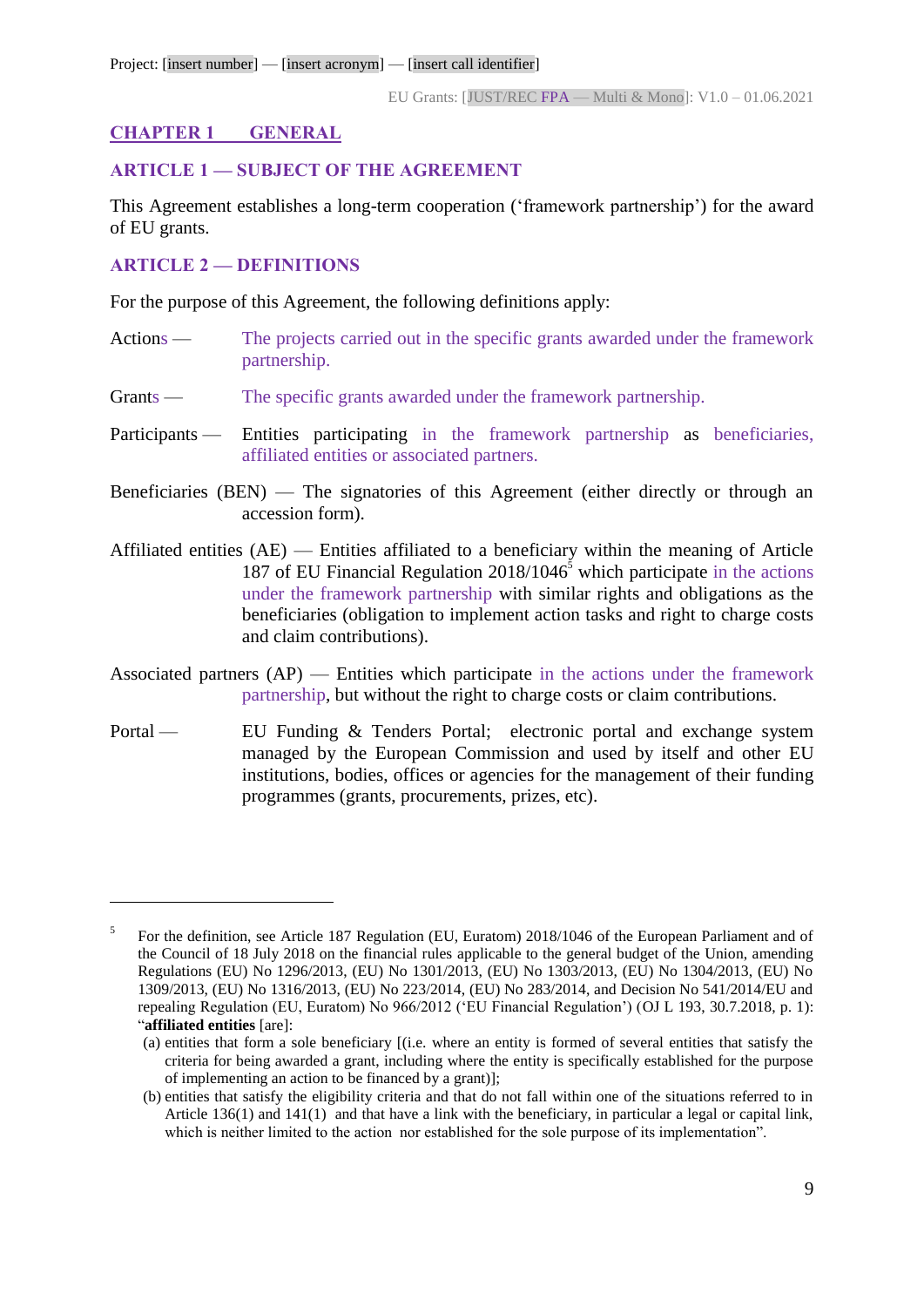## <span id="page-9-0"></span>**CHAPTER 2 FRAMEWORK PARTNERSHIP**

## <span id="page-9-1"></span>**ARTICLE 3 — FRAMEWORK PARTNERSHIP**

#### <span id="page-9-2"></span>**3.1 Framework partnership — Action plan**

The framework partnership is awarded to [**insert project number**] — [**insert acronym]** ('framework partnership').

The objectives and activities to be implemented under the framework partnership are set out in the 'action plan' in Annex 1.

#### <span id="page-9-3"></span>**3.2 Award of grants — Grant agreements**

The granting authority may award grants for the activities set out in the action plan.

Grant applications will be selected following open calls or invitations to submit a proposal.

The beneficiaries are not obliged to submit any proposals.

The granting authority will decide on the award following an evaluation in line with the procedures and award criteria set out in the call or invitation.

If the granting authority decides to award a grant to the beneficiaries, it will propose to conclude a grant agreement.

The following types of grant agreements are available under this framework partnership:

- [insert name of SGA] (as published on the Portal)
- [insert name of SGA] (as published on the Portal).

For all grant agreements entered into under the framework partnership agreement, the beneficiaries commit to accept the grants and agree to implement the actions under their own responsibility and in accordance with the grant agreements, with all the obligations and conditions they set out.

## <span id="page-9-4"></span>**ARTICLE 4 — DURATION AND STARTING DATE**

The duration and the starting date of the framework partnership are set out in the Data Sheet (see Point 1). This period cannot be extended.

All grant agreements under the framework partnership must be signed before the end of the framework partnership.

#### <span id="page-9-5"></span>**CHAPTER 3 FRAMEWORK PARTNERSHIP IMPLEMENTATION**

#### <span id="page-9-6"></span>**ARTICLE 5 — CONSORTIUM: BENEFICIARIES AND OTHER PARTICIPANTS**

The framework partnership consortium is made up of the beneficiaries set out in the Preamble *[OPTION if selected for the grant:* and the following:

- *[*affiliated entities: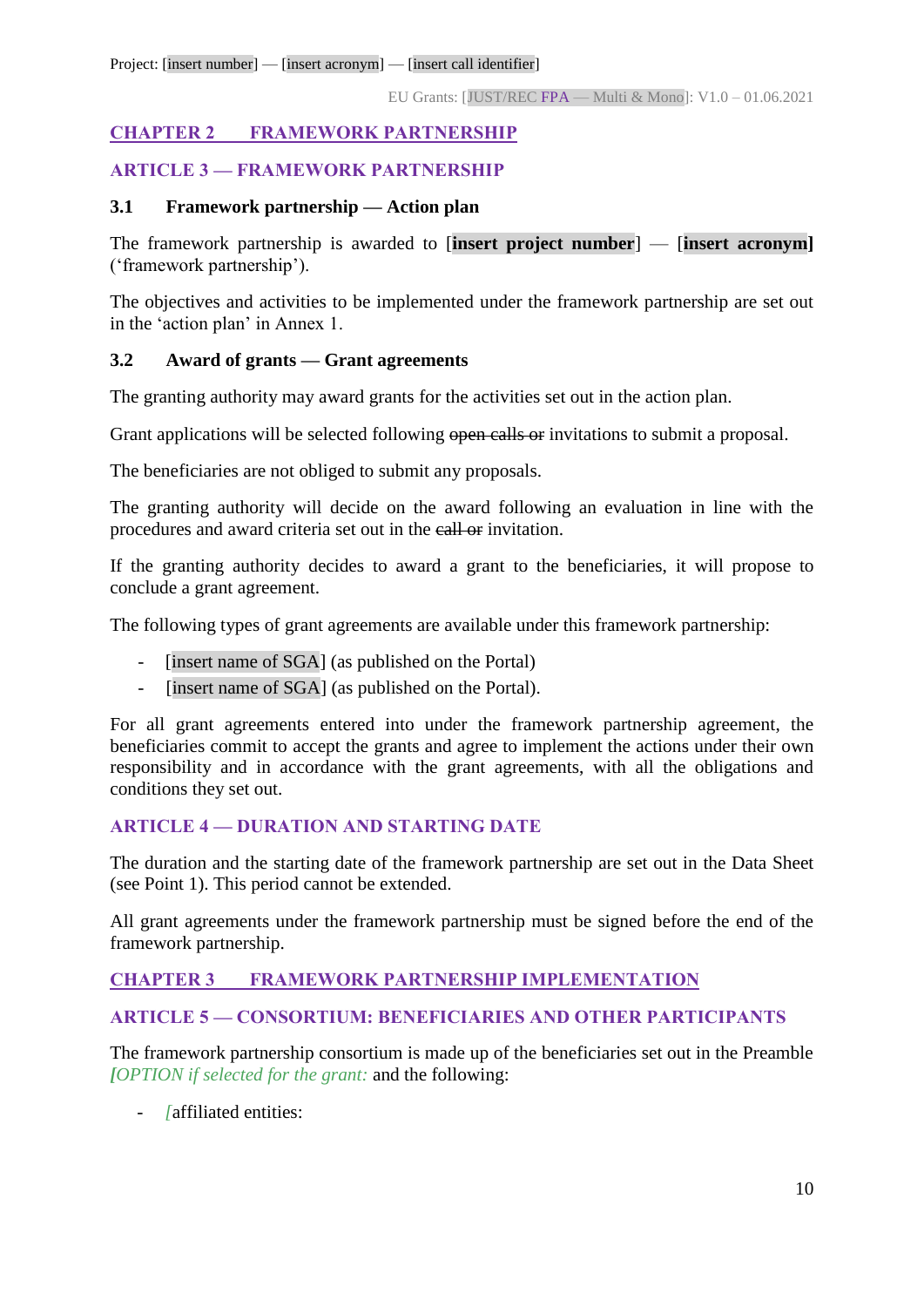- [**AE legal name (short name)**], PIC [number], linked to [BEN legal name (short name)]
- [**AE legal name (short name)**], PIC [number], linked to [BEN legal name (short name)]

[same for more AE] *]*

- *[*associated partners:
	- [**AP legal name (short name)**], PIC [number] *[*, associated partner of [BEN legal name (short name)]*]*
	- [**AP legal name (short name)**], PIC [number] *[*, associated partner of [BEN legal name (short name)]*]*

[same for more AP] *]]*

Only participants that are part of the framework partnership consortium can apply for grants, but not all participants in the framework partnership consortium must participate in all grants.

## <span id="page-10-0"></span>**ARTICLE 6 — PROPER IMPLEMENTATION OF THE FRAMEWORK PARTNERSHIP**

The beneficiaries must respect the objectives of the framework partnership and implement it as described in Annex 1 and endeavour to achieve those objectives also in the implementation of the grants awarded under the partnership.

The beneficiaries must maintain relations of mutual co-operation and regular and transparent exchanges of information with the granting authority on:

- the implementation and follow-up of the action plan and the grants and
- other matters of common interest related to the framework partnership.

## <span id="page-10-1"></span>**CHAPTER 4 SUSPENSION AND TERMINATION**

#### <span id="page-10-2"></span>**ARTICLE 7 — FRAMEWORK PARTNERSHIP SUSPENSION**

Any of the parties may request the suspension of the framework partnership on duly justified grounds.

The party suspending the Agreement must submit a request for **amendment** (see Article 10), with:

- the reasons why
- the date the suspension takes effect; this date may be before the date of the submission of the amendment request and
- the expected date of resumption.

The suspension will **take effect** on the day specified in the amendment.

Once circumstances allow for implementation to resume, the coordinator must immediately request another **amendment** of the Agreement to set the suspension end date, to set the resumption date (one day after suspension end date), extend the duration of the partnership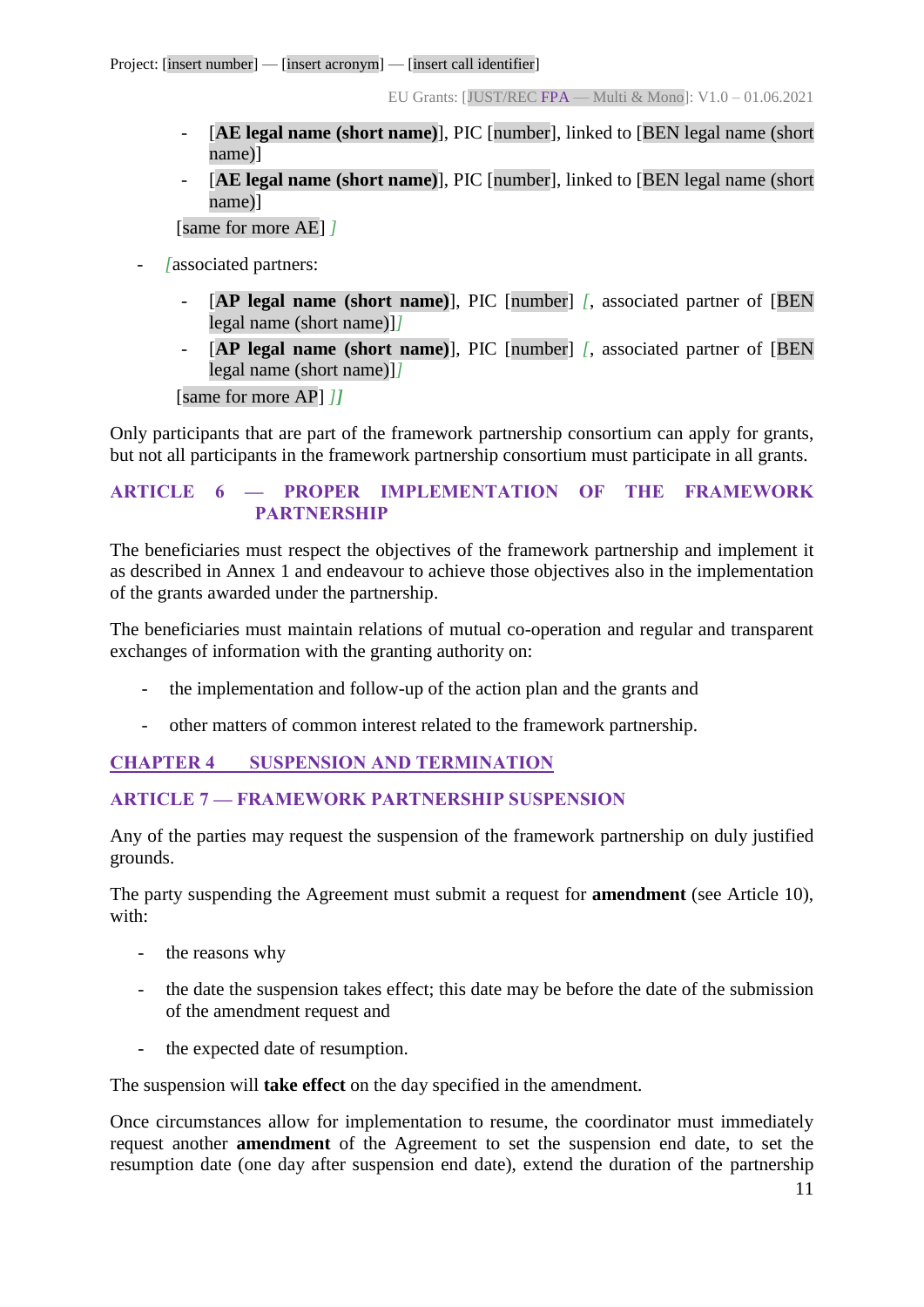and make other changes necessary to adapt the partnership to the new situation (see Article 10) — unless the partnership has been terminated (see Article 8). The suspension will be **lifted** with effect from the suspension end date set out in the amendment. This date may be before the date of the submission of the amendment request.

If framework partnership agreement is suspended, all ongoing grant agreements under the framework partnership are also suspended — from the date of suspension of the framework partnership agreement.

## <span id="page-11-0"></span>**ARTICLE 8 — FRAMEWORK PARTNERSHIP OR BENEFICIARY TERMINATION**

#### <span id="page-11-1"></span>**8.1 Termination of the Agreement**

Any of the parties may request the termination of the framework partnership on duly justified grounds.

The party terminating the Agreement must submit a request for **amendment** (see Article 10), with:

- the reasons why and
- the date the termination takes effect ('termination date'); this date must be after the date of the submission of the amendment request.

The termination will **take effect** on the termination date specified in the amendment.

Termination does not release the parties from their obligations under the ongoing grant agreements under the framework partnership, unless they have also been terminated.

Neither party may claim damages due to termination by the other party.

## <span id="page-11-2"></span>**8.2 Beneficiary termination**

## *[OPTION 1 for Operating Grants FPAs:* Not applicable*]*

*[OPTION 2 for all other FPAs:* The parties may terminate the participation of one or more beneficiaries in the framework partnership on the same grounds and according to the same procedures as those set out in the grant agreements.

The coordinator must then also submit a request for amendment (see Article 10) to adapt Annex 1 and, if necessary, addition of one or more new beneficiaries (see Article 11).

If the request for amendment is rejected by the granting authority*,* the framework partnership agreement may be terminated.

Termination of the participation does not release the beneficiary concerned from its obligations under the ongoing grant agreements under the framework partnership. It cannot however participate in new grants signed after the date on which the termination takes effect.*]*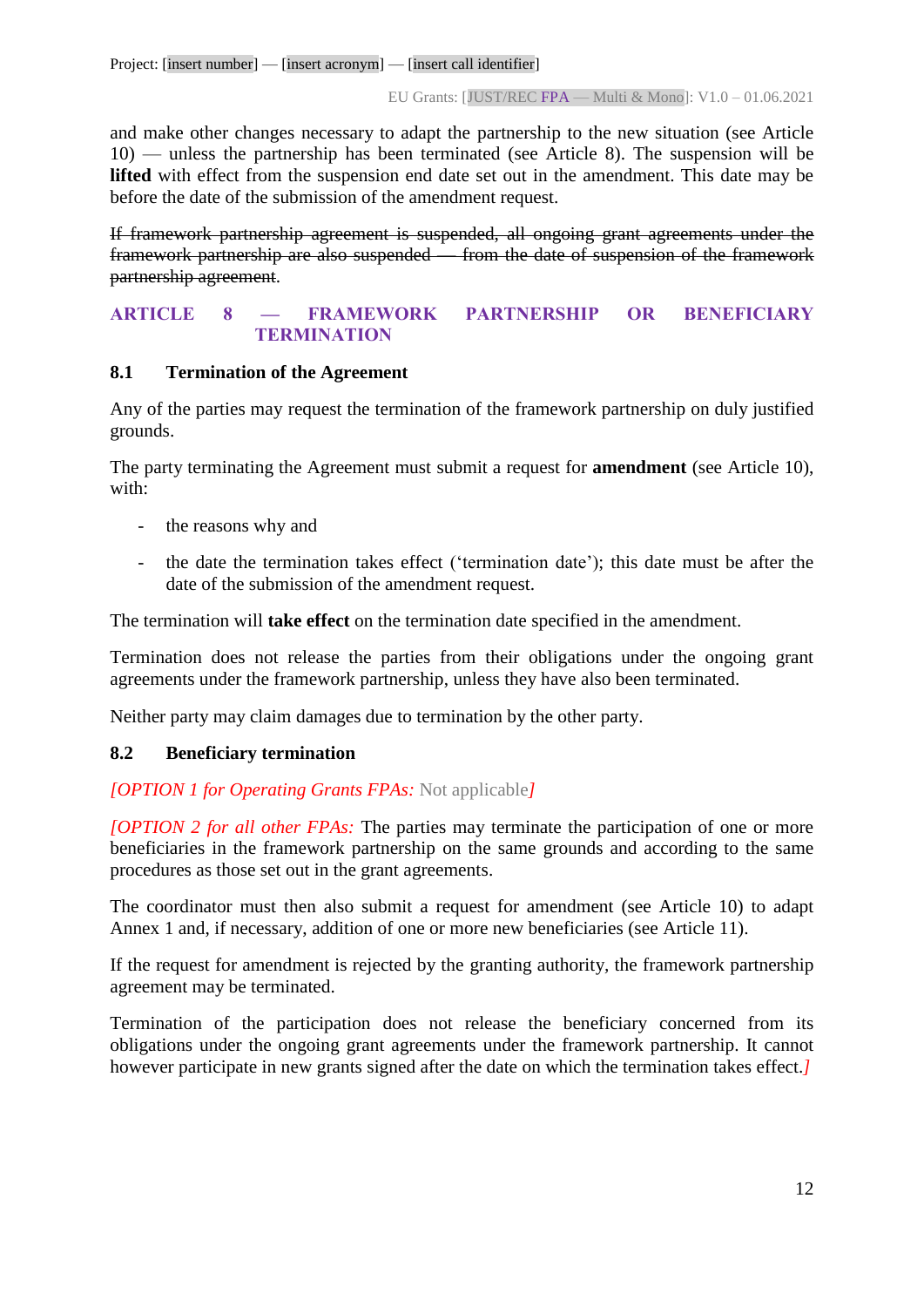## <span id="page-12-0"></span>**CHAPTER 5 FINAL PROVISIONS**

#### <span id="page-12-1"></span>**ARTICLE 9 — COMMUNICATION BETWEEN THE PARTIES**

Communications must be made following the same rules and procedures as those set out in the grant agreements.

## <span id="page-12-2"></span>**ARTICLE 10 — AMENDMENTS**

The parties may request amendments under the same conditions and procedures as those set out in the grant agreements.

## <span id="page-12-3"></span>**ARTICLE 11 — ACCESSION AND ADDITION OF NEW BENEFICIARIES**

## *[OPTION 1 for Operating Grants FPAs:* Not applicable*]*

*[OPTION 2 for all other FPAs:* Beneficiaries which are not coordinator and new beneficiaries can become party to the framework partnership agreement under the same conditions and procedures as those set out in the grant agreements.*]*

## <span id="page-12-4"></span>**ARTICLE 12** — **TRANSFER OF THE AGREEMENT**

*[OPTION 1 for Operating Grants FPAs:* Not applicable*]*

*[OPTION 2 for all other FPAs:* Transfers of mono-beneficiary framework partnership agreements are possible under the same conditions and procedures as those set out in the grant agreements.*]*

## <span id="page-12-5"></span>**ARTICLE 13 — APPLICABLE LAW AND SETTLEMENT OF DISPUTES**

For applicable law and settlement of disputes, the same rules and procedures apply as those set out in the grant agreements.

## <span id="page-12-6"></span>**ARTICLE 14 — ENTRY INTO FORCE**

The Agreement will enter into force on the day of signature by the granting authority or the coordinator, depending on which is later.

SIGNATURES For the coordinator For the granting authority [function/forename/surname] [forename/surname] [electronic signature] [electronic signature] Done in [English] Done in [English] on [electronic time stamp] on [electronic time stamp]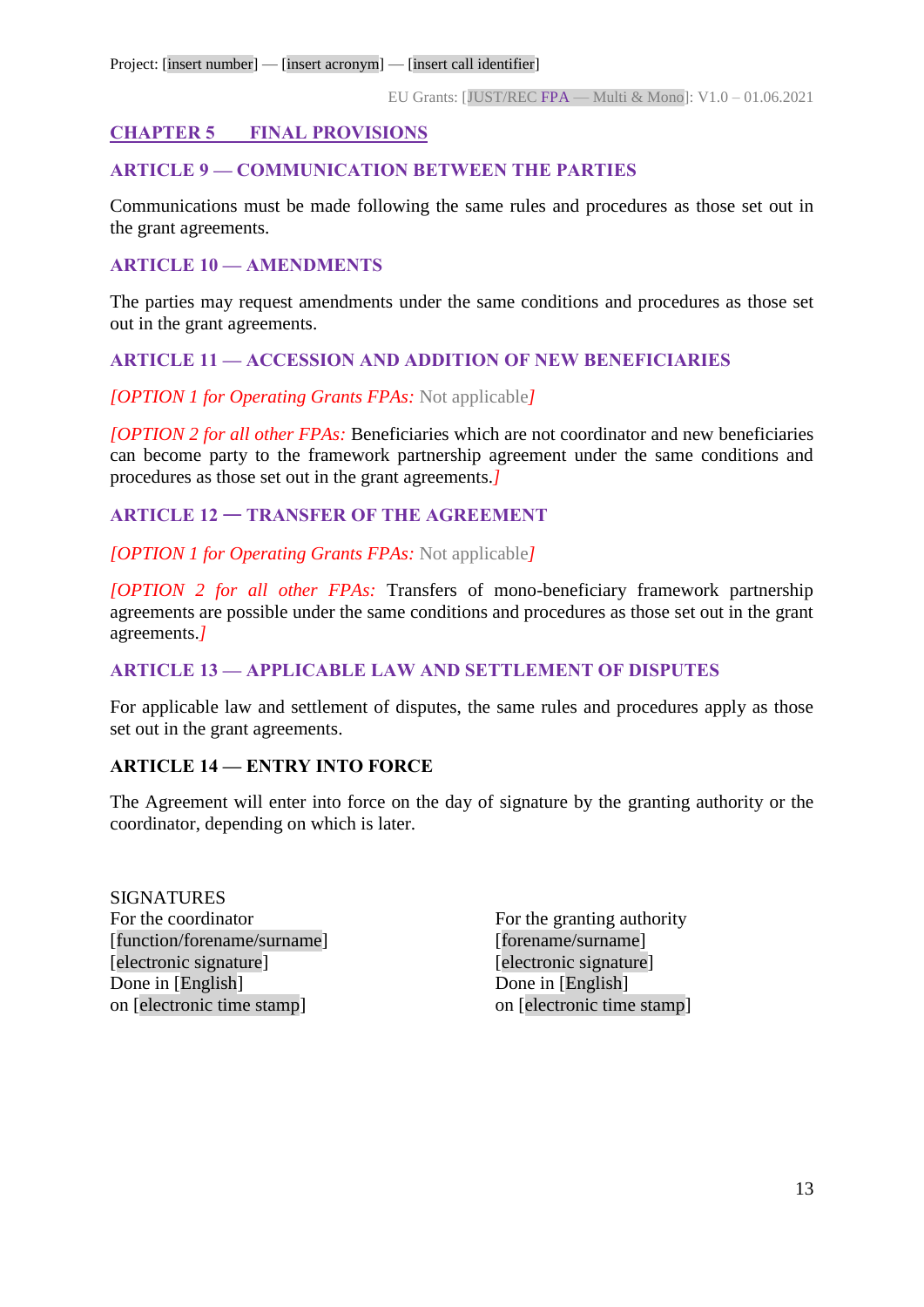## **ANNEX 1**

## **ACTION PLAN**